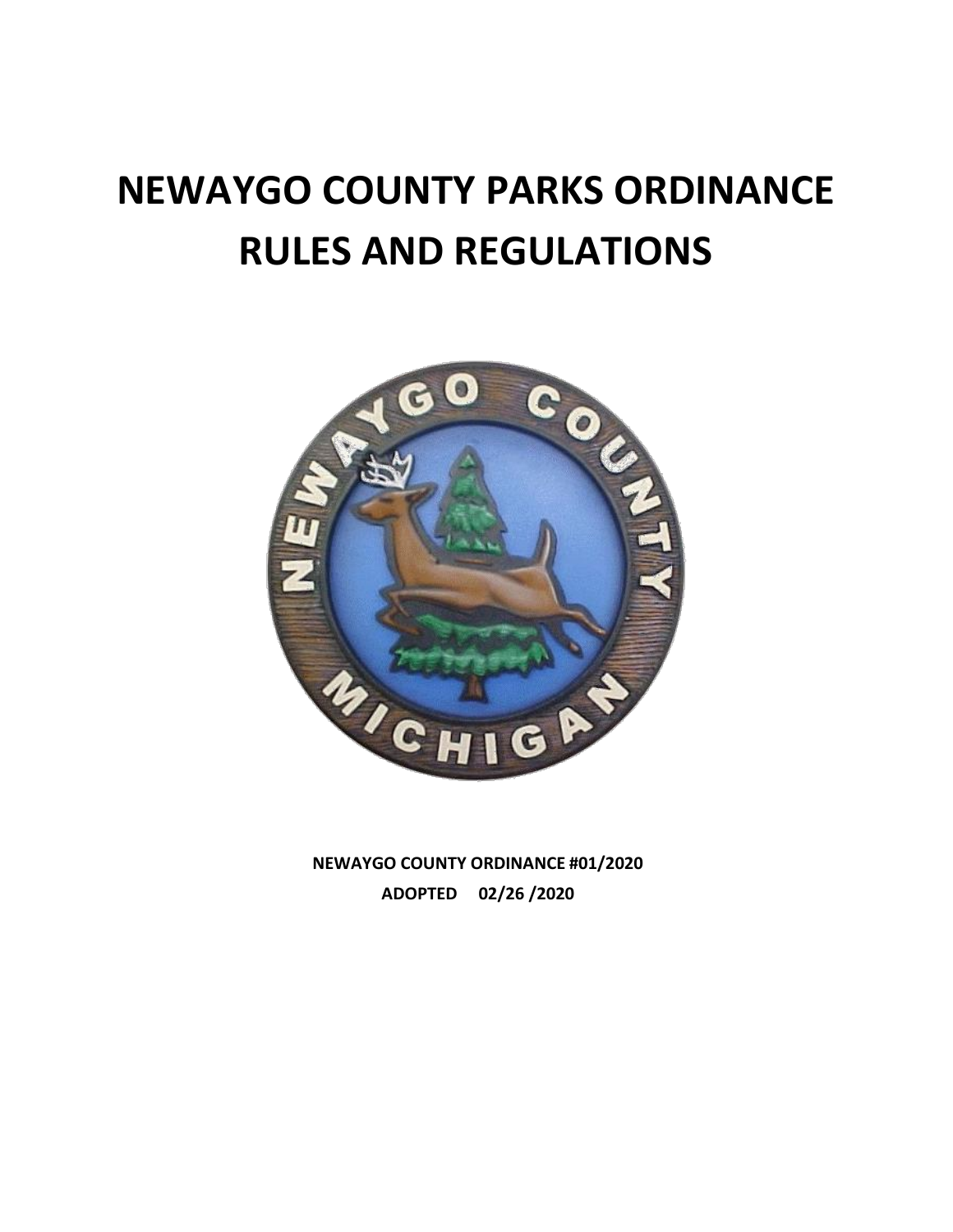| <b>SECTION 1.</b> |  |
|-------------------|--|
| <b>SECTION 2.</b> |  |
| <b>SECTION 3.</b> |  |
| SECTION 4.        |  |
| <b>SECTION 5.</b> |  |
| <b>SECTION 6.</b> |  |
| SECTION 7.        |  |
| <b>SECTION 8.</b> |  |
| <b>SECTION 9.</b> |  |
| SECTION 10.       |  |
| SECTION 11.       |  |
| SECTION 12.       |  |
| SECTION 13.       |  |
| SECTION 14.       |  |
| SECTION 15.       |  |
| SECTION 16.       |  |
| SECTION 17.       |  |
| SECTION 18.       |  |
| SECTION 19.       |  |
| SECTION 20.       |  |
| SECTION 21.       |  |
| SECTION 22.       |  |
| SECTION 23.       |  |
| SECTION 24.       |  |
| SECTION 25.       |  |
| SECTION 26.       |  |
| SECTION 27.       |  |
| SECTION 28.       |  |
| SECTION 29.       |  |
| SECTION 30.       |  |
| SECTION 31.       |  |
| SECTION 32.       |  |
|                   |  |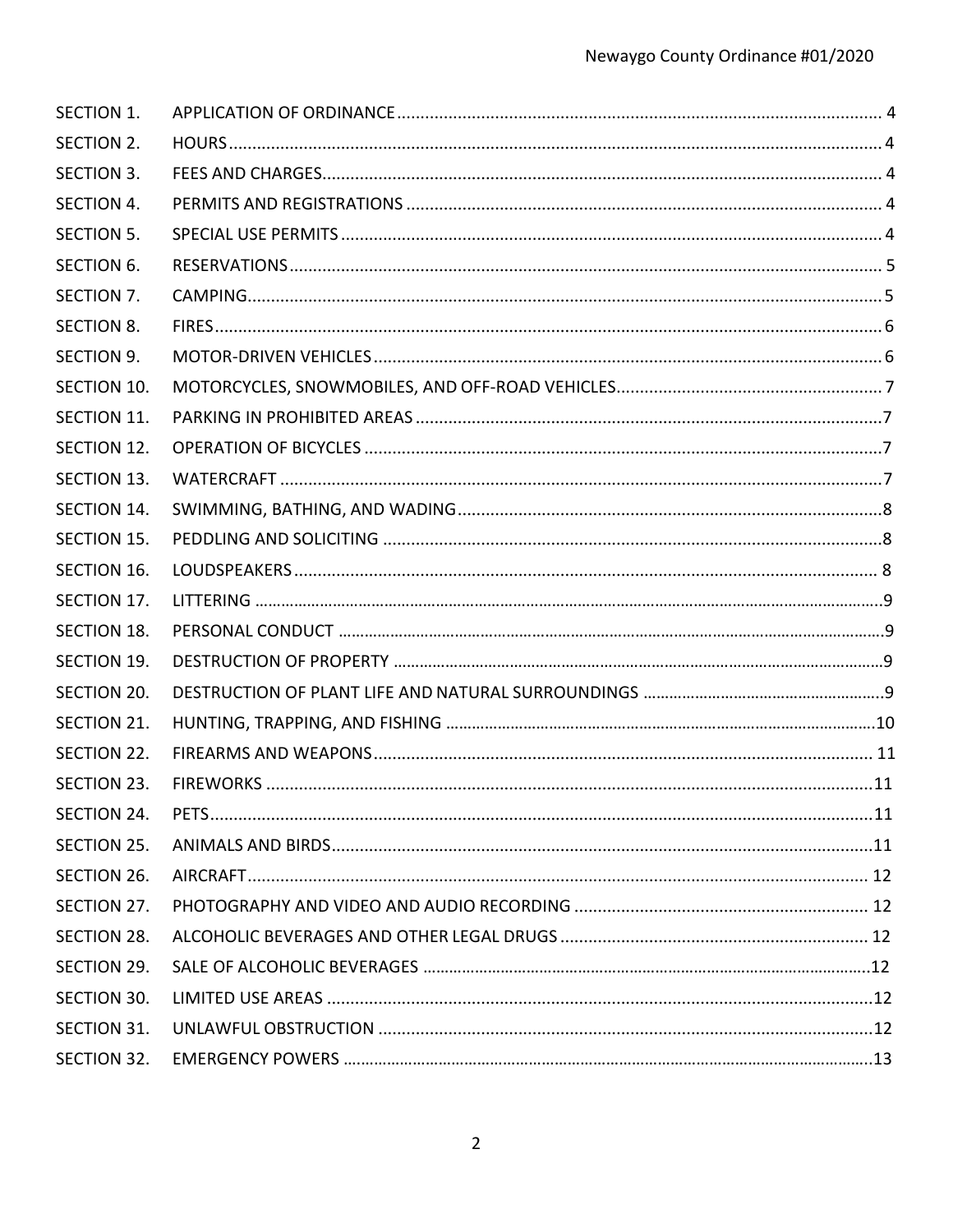Newaygo County Park Ordinance, Rules, and Regulations

## *PREAMBLE*

An Ordinance to regulate and control all lands, waters, and property administered by or under the jurisdiction of the Newaygo County Park and Recreation Commission

# *DEFINITIONS*

- 1. "Commission" shall mean the Newaygo County Parks and Recreation Commission.
- 2. "Commission Property" shall mean all lands, waters, and property administered by or underthe jurisdiction of the Newaygo County Parks Commission.
- 3. "Commission Staff" shall mean any individual directly employed to work by the Newaygo County Parks and Recreation Department. Commission Staff includes the Parks and Recreation Director, Parks Administrative Staff, and Park Operations and Maintenance Staff.
- 4. "Person" or "Persons" shall mean individuals, male or female, singular or plural, firms, corporations, companies, associations, entities, organizations, or any group ofindividuals.
- 5. "Camping" means the overnight lodging or sleeping of person or persons on the ground, in a cabin, tent, pop-up camper, motorhome, trailer-coach, vehicle camper, motor vehicle, or in any other conveyance or structure erected, parked or placed on the premises within any park or recreation area administered by Commission.
- 6. "Campsite" shall generally consist of one (1) picnic table, one (1) fire pit, one (1) electric panel (where provided), one (1) water spigot (where provided) and one (1) septic/sewer connection (where provided). The Commission or its Staff will determine the size and boundaries.
- 7. "Quiet Hours" shall mean a designated time (11 PM-7 AM) during which noise, conversation, or activity shall be confined to the boundaries of one's campsite cabin or facility boundaries. Vehicle traffic shall be limited to and from the restroom and in and out of the campgroundonly.
- 8. "Day-Use" shall mean the use of Commission property between 7 AM and Sunset by a person or persons not registered to camp on Commission property.
- 9. "Motor-Driven Vehicle" means a vehicle, motor vehicle, or vehicle operated or designed for operation upon a public highway by power other than muscular strength, includingmotorcycles.
- 10. "Motorcycle" means a vehicle having a saddle or seat for the use of the rider, designed for operation on not more than three wheels in contact with the ground, equipped with a motor that exceeds 50 cubic centimeters piston displacement.
- 11. "Off-Road Vehicle (ORV)" shall mean any motor vehicle that can be operated cross-country (without the benefit of a road or trail) over land, snow, and other natural terrains. ORV includes multi-track or multiwheel vehicles; all-terrain vehicles (ATVs); motorcycles or related multi-wheel vehicles; amphibious machines (water-to-land and back); hovercrafts; and other vehicles that use mechanical power, including 2- or 4-wheel-drive vehicles that are highway registered but operated off highways or roads.
- 12. "Rules" shall mean the rules adopted by the Newaygo County Parks and Recreation Commissionapplicable to all property administered by or under the jurisdiction of the said Commission and all amendments thereto. These rules are enforced in compliance with the State of Michigan Public Act 261 of 1965 etseq.
- 13. "Alcoholic Beverages" means "alcohol," as defined in the Michigan Liquor Control Code of 1998, PA 58 pf 1998 et seq as amended.

**IMPORTANT-** UPON VIOLATION OF ANY RULES HEREIN, IN ADDITION TO ANY OTHER REMEDY PROVIDED FOR, COMMISSION STAFF MAY REVOKE THE PERMIT(S) AND EXPEL THE OFFENDING PERSON(S), OR PERSON(S)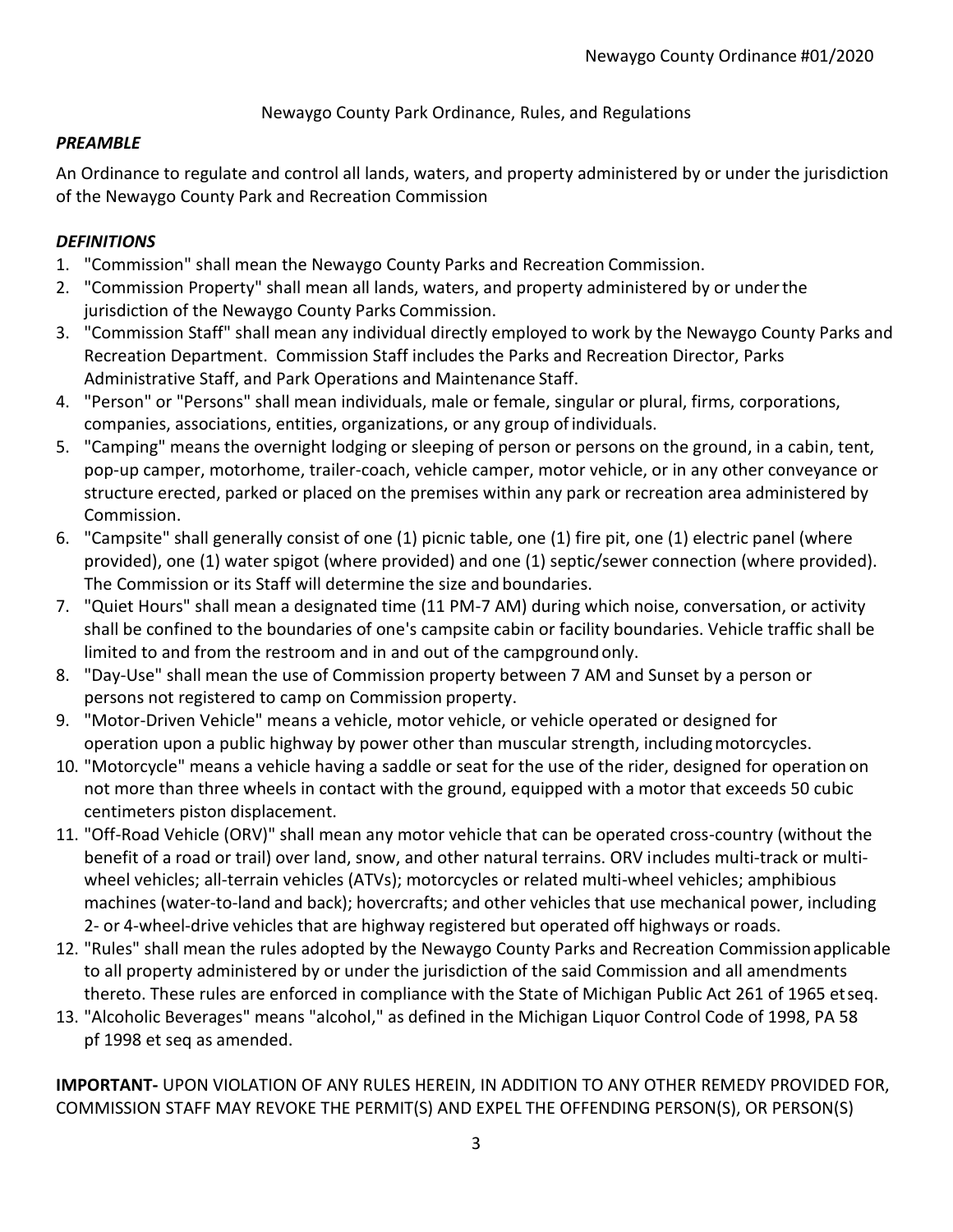AFFILIATED GROUP FROM COMMISSION PROPERTY. IN SUCH INSTANCE NO REFUND WILL BE ISSUED. VIOLATORS PROPERTY MAY BE REMOVED OR IMPOUNDED AT THE VIOLATORS SOLE EXPENSE. VIOLATORS MAY ALSO BE SUBJECT TO CIVIL AND CRIMINAL PENALTIES.

# <span id="page-3-0"></span>*SECTION 1: APPLICATION OF ORDINANCE*

The provisions of this ordinance shall apply to, regulate, and control all lands, waters, and property administered by, owned or under the jurisdiction of the Newaygo County Parks and Recreation Commission. These rules are enforced in compliance with the State of Michigan, PA 261 of 1965 et seq.

# <span id="page-3-1"></span>*SECTION 2: HOURS*

No person shall remain on Commission property between 30 minutes after sunset and 30 minutes before sunrise, except at designated areas. Provided, however, that upon application to the Commission or its authorized agent, said hours might be extended. No person shall enter Commission property that is closed to the public.

# <span id="page-3-2"></span>*SECTION 3: FEES AND CHARGES*

- a) No person shall use any Commission property for which a fee/ charge has been established by the Commission without payment of such fee or charge unless authorized in writing by the Commission or other written agreement or permit.
- b) No person or entity shall reserve or occupy a site or facility until all associated fees are paid in full.

# <span id="page-3-3"></span>*SECTION 4: PERMITS AND REGISTRATIONS*

- a) A person registering for camping or a facility rental (permittee) must be at least 18 years or older, and the permittee must accompany any minor persons at all times.
- b) An organized youth group camping with their leaders shall register on one permit.
- c) The person registering for a camping/facility permit shall provide the names of the persons at the site/facility, upon request from Commission Staff.
- d) A camping/facility permit holder shall only occupy the site/facility assigned by Commission Staff.
- e) A Newaygo County Parks Motor Vehicle Permit is required for each vehicle before entry onto Commission property.
- f) A valid Newaygo County Parks Motor Vehicle Permit shall be displayed visibly on the lower drivers' side of the windshield of any vehicle entering upon Commission property.
- g) Annual Motor Vehicle Permit stickers must be displayed and fully adhere to thewindshield.
- h) Motor Vehicle Permits may not be altered or used in a way other than described in thisordinance.
- i) Motor Vehicle Permits are not transferable between vehicles.
- j) Commission Staff has the right to confiscate altered or misused Motor Vehicle Permits without issuing a refund and may refuse entry to anyone with an altered or misused Motor Vehicle Permit.
- k) Nothing contained herein shall exempt the users of reserved sites/facilities from full compliance with the laws, ordinances, and other rules relating to use and conduct.

## <span id="page-3-4"></span>*SECTION 5: SPECIAL USE PERMITS*

- a) No Person shall close or prevent public use of Commission property unless the area is reserved or the Commission permits special use.
- b) Users of special use permitted areas/facilities shall comply with all rules and policies of theCommission.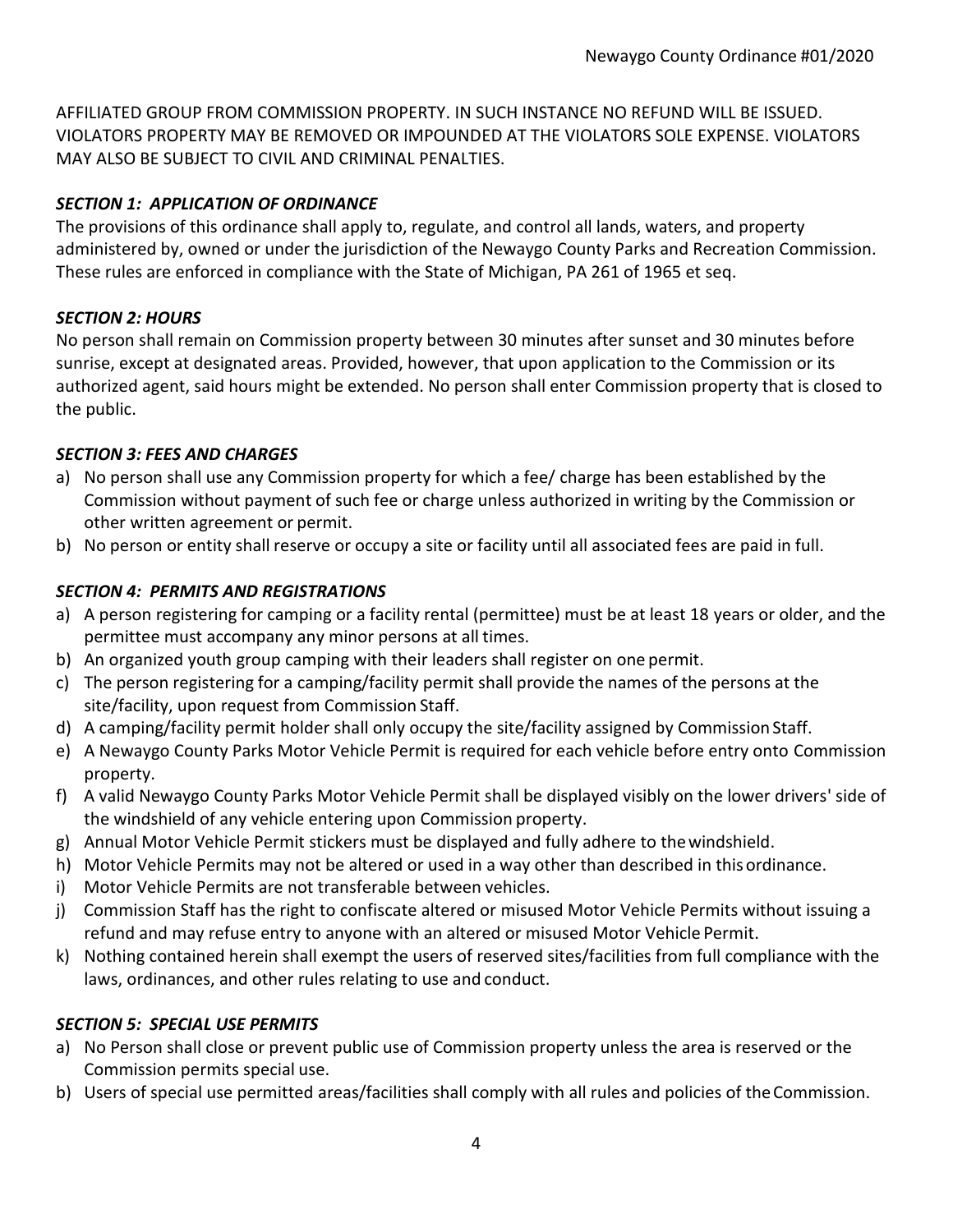- c) Notwithstanding any of the provisions or hereof, the Commission may grant a special use permit when it feels necessary as defined by the Special Use Policy.
- d) The Commission may levy fees for the special use permit and its application process.

# <span id="page-4-0"></span>*SECTION 6: RESERVATIONS*

- a) Camping, boating, or other reservations are made available at any Commission property or facility the Commission chooses.
- b) All reservations require full payment at the time of booking.
- c) All advanced campsite reservations must be for a minimum of two (2) nights. One (1) night camping reservation is only available in person on a walk-in basis, the day the camping permit is tobegin.
- d) All holiday and special event camping reservations must be for a minimum of three (3) nights, with those dates determined by the Commission. Camping reservation for less than three (3) nights, during holidays or special events, are only available in person on a walk-in basis the day the camping permit is tobegin.
- e) Commission Staff will assign all sites/facilities; every effort will be made to assign the site/facility requested. The confirmation permit generated will confirm the site/facilityassignment.
- f) A separate reservation is required for each site/facility. A separate booking is required for each period desired. A renewal past the reservation period cannot always be guaranteed.
- g) The Commission shall set by resolution and follow a refund policy. Exceptions may be made only in the case of serious injury, illness or death at Commission Staff's discretion.
- h) Once the permittee occupies the reserved site/facility, no refund will be made. If the permittee fails to claim their reservation or fails to cancel their booking, no refund will bemade.
- i) Confirmed reservations will be held until 8 AM the following day unless the Commission Staff receives notice of late arrival. Refunds will not be authorized in the case of latearrival.
- j) No Person shall occupy a cabin, campsite, or other facilities over the capacity.

# <span id="page-4-1"></span>*SECTION 7: CAMPING*

- a) No Person shall camp except in areas permitted, provided and designated for such use.
- b) No Person shall camp on Commission property without valid camping and motor vehicle permit.
- c) A campsite may be occupied by only:
	- a. One family consisting of parental figures and unmarried children,or;
	- b. One group consisting of no more than eight (8) individuals.
- d) A campsite may only contain one (1) primary camping unit and a small tent for minor children under 18 unless camping in a designated group camping site.
- e) No Person shall register a campsite for another person, or let another person occupy his or her campsite, without first notifying and receiving approval from Commission Staff.
- f) No Person shall transfer campsite or vehicle permits, to any other vehicles, campers, or locations not on the permit.
- g) Removing all personal property from a campsite or cabin for a period longer than 24 hours without notifying the Commission Staff shall constitute abandonment of the site. Abandoned sites shall become available or reservations at 8 AM the morning after abandonment.
- h) No Person shall allow minors (under the age of 18) to occupy a campsite/facility without adult supervision.
- i) No Person shall create a disturbance that disrupts the peace, quiet, and tranquility of the camping area during Quiet Hours from 11 PM to 7 AM.
- j) No Person shall visit campers, between the hours of 10 PM and 7 AM, unless they are a registered camper at that property.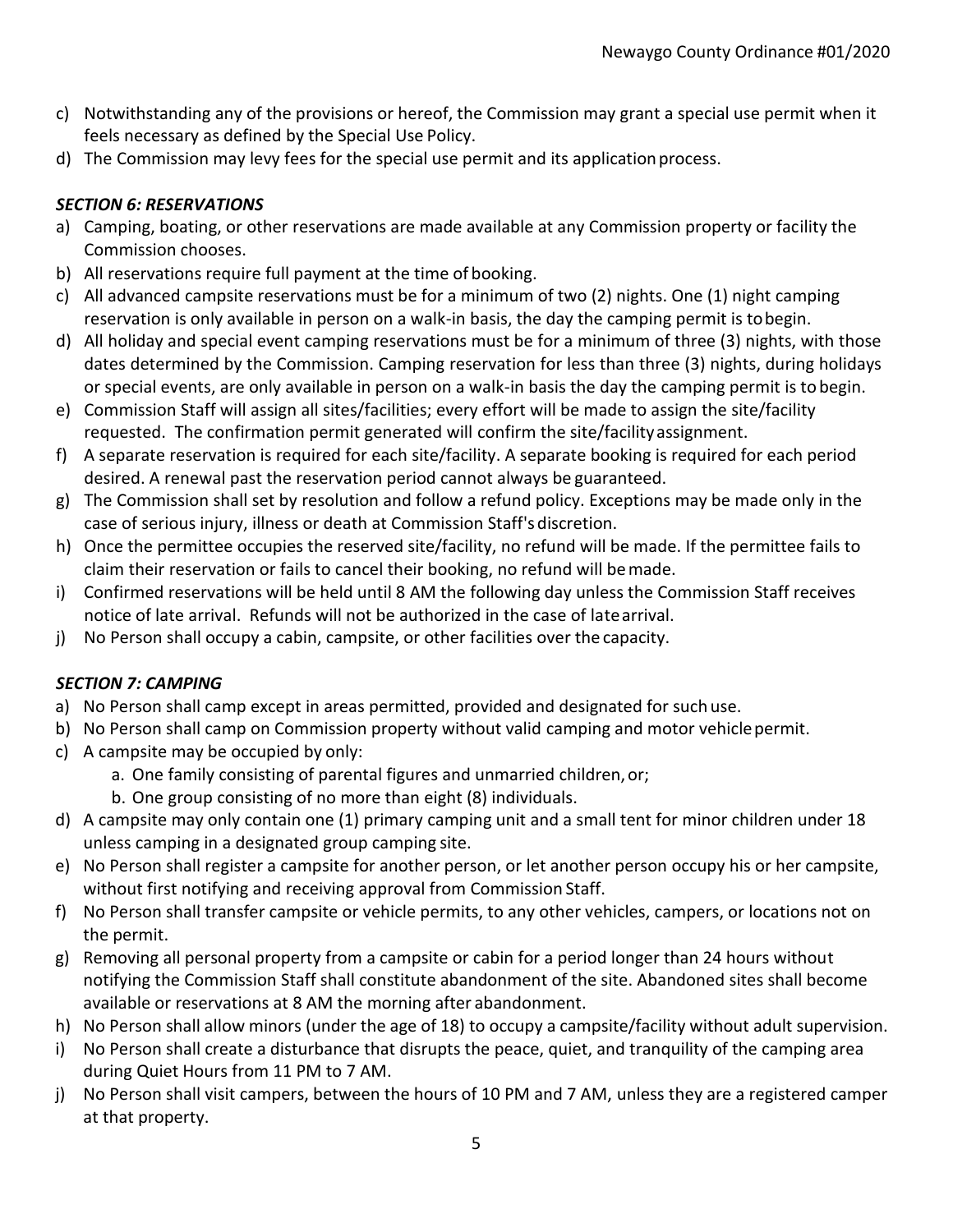- k) No Person shall wash dishes at pumps or drinking fountains or fail to keep their campsiteclean.
- l) No Person shall discharge water or waste of any type except in designated containers, drains, or dumping stations.
- m) No Person shall occupy a campsite or cabin after check-out time (1 PM) on the last day covered by the permit. Campsite renewals are based upon availability.
- n) No Person shall occupy a campsite or cabin before check-in time (3 PM), on the first day covered by the permit, without Commission Staff approval and payment of any applicable early check-infees.
- o) No Person shall use the Commission property for permanent residence, business operations, or for advertising a business or service.
- p) No Person shall smoke or vape in any Commission building, structure, or playground area.
- q) No Person shall leave a site, facility, or cabin dirty or damaged. Doing so may result in loss of security deposit and charges for damages.
- r) No Person shall dig, bury, or place any item into the ground on Commission property, without permission from Commission Staff.
- s) No Person shall bring a pet inside camping cabins or other Commission buildings.
- t) No Person shall continuously walk or cruise in any motor-driven vehicle in, through, or around campgrounds to attract or distract persons using campsites or for the purpose of using a boat ramp, beach building, or other camping facilities, except registered campers/persons to a specific registered campsite.
- u) No person shall operate a generator that makes an audible sound during quiet hours from 11 PM to 7 AM. If Commission Staff is not able to contact the violator, Commission Staff has the authority to turn off the generator themselves.

# <span id="page-5-0"></span>*SECTION 8: FIRES*

No Person Shall:

- a) Willfully set fire to or cause to be set fire to any tree, woodland, grasslandor meadow.
- b) Build any fire except within receptacles, or open space approved and designated for such purpose, or allow fires to be outside the confines of the designated receptacle or approved openspace.
- c) Drop, throw or scatter lighted matches, burning cigars/cigarettes, extinguished cigarette/cigar/tobacco paper butts, or other flammable materials within or upon Commission Property.
- d) Dispose of coals, ash, any fire-starting device, or other burning or inflammable material except in designated areas provided for such purposes.
- e) Leave a fire unattended.
- f) Leave minors (under 18 years of age) unattended near fires or hotreceptacles.
- g) Build a fire of a size larger than the approved fire ring/area.
- h) Build a fire when it is limited or prohibited entirely in the interest of fire safety based on existing conditions or circumstances.
- i) Burn pallets, treated wood or other harmful material, or any other noncombustible materials (glass bottles, metal cans, aluminum foil, nails, etc.).

# <span id="page-5-1"></span>*SECTION 9: MOTOR-DRIVEN VEHICLES*

No Person Shall:

- a) Operate a motor-driven vehicle of any kind or nature except on designated roads and parkingareas.
- b) Operate a motor-driven vehicle on any park road at speed exceeding 10 miles per hour or at any speed higher than that posted.
- c) Violate provisions of the Michigan Motor Vehicle Code, Act 300 of 1949, as amended.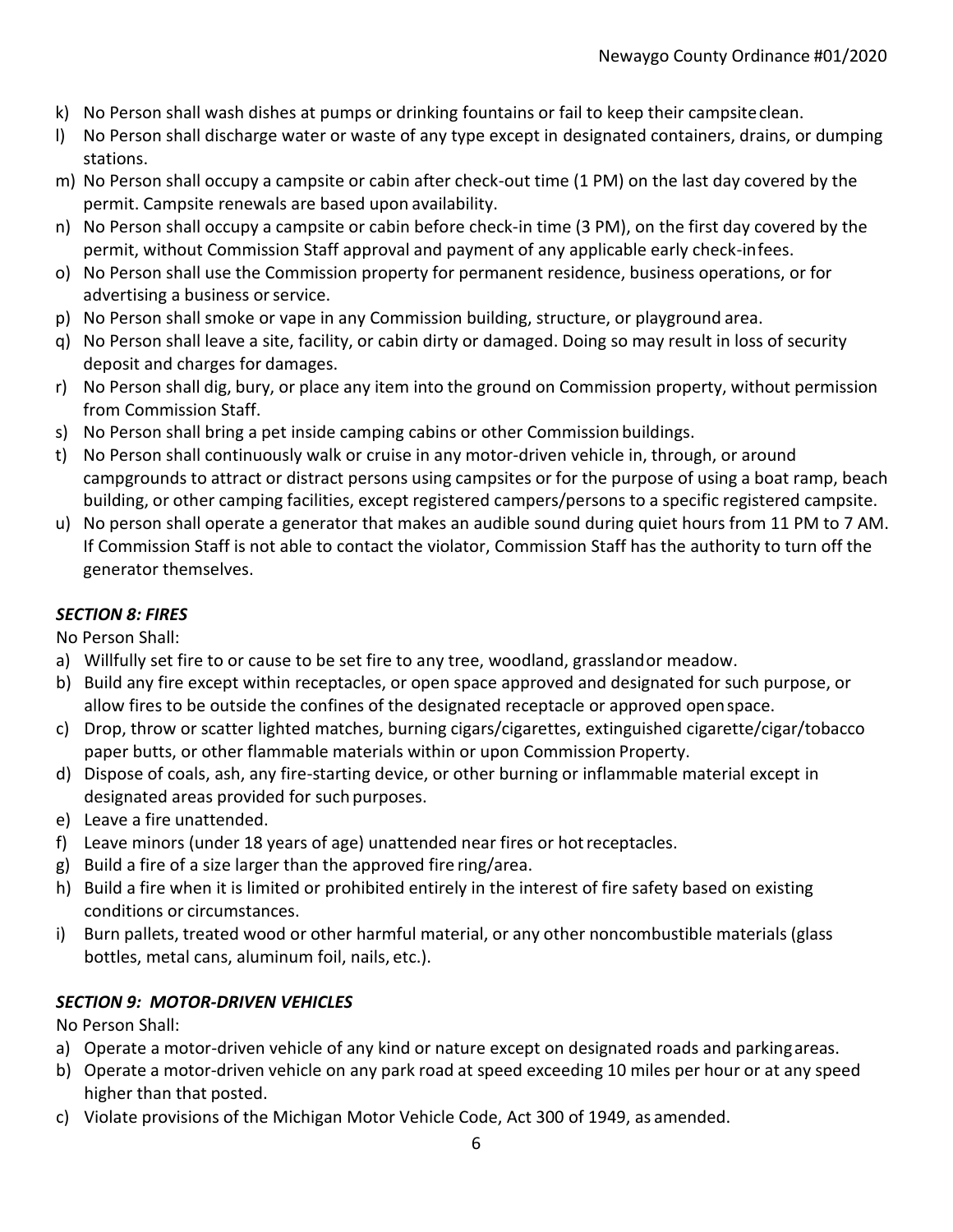d) Form an obstruction to traffic upon any roadway or in a parking area.

e) The provisions of this Section shall not apply to law enforcement, emergency, or rescue vehicles used in the performance of official duties.

#### <span id="page-6-0"></span>*SECTION 10: MOTORCYCLES, SNOWMOBILES AND OFF-ROAD VEHICLES*

- a) No Person shall operate a non-licensed motor-driven vehicle, snowmobile, or ORV, on any Commission property, unless it is posted open for such use.
- b) Any non-road licensed motor-driven vehicle, snowmobile, or ORV that is admitted for entry to Commission property, may only travel on designated roadways and parking areas.
- c) Vehicles with loud exhaust as defined by Federal, State, and local laws, may not be driven within Commission campgrounds during quiet hours from 11 PM and 7 AM.
- d) Operators shall comply with all other rules and regulations governing these vehicles by Federal, State, and local laws, including, but not limited to, the Michigan Motor Vehicle Code.
- e) The provisions of this Section shall not apply to law enforcement, emergency, or rescue vehicles used in the performance of official duties.

#### <span id="page-6-1"></span>*SECTION 11: PARKING IN PROHIBITED AREAS*

No Person shall:

- a) Stop, stand or park a motor-driven vehicle or any part thereof, or any trailer, boat, or other towed vehicle of any kind in any place marked as a passenger or loading zone, other than for quick loading or unloading, delivery, or pick up and packing of materials.
- b) Stop, stand or park a motor-driven vehicle or any part thereof, or any trailer, boat, or other towed vehicle of any kind, upon any roadway or in any parking area in such manner as to form an obstruction to traffic.
- c) Stop, stand, or park a motor-driven vehicle or any part thereof, or any trailer, boat, or other towed vehicle of any kind in any area not designated for such purpose.
- d) Stop, stand, park, moor, or anchor watercraft in any area not designated for such purpose.
- e) Fail to move a motor-driven vehicle or any part thereof, or any trailer, boat, or other towed vehicle of any kind when directed to do so by Commission Staff.
- f) The provisions of this Section shall not apply to law enforcement, emergency, or rescue vehicles used in the performance of official duties.

## *SECTION 12:* **OPERATION OF BICYCLES**

- a) Bicycles shall operate as close to the right-hand side of the path, trail or roadway as conditions permit and ride single file.
- b) It shall be unlawful for any person to ride a bicycle in areas closed to bicycleuse.
- c) No Person shall operate a bicycle in a manner that endangers pedestrians, oneself, and other bicyclists.
- d) Bicyclists must yield to slower-moving trail traffic, such as equestrians and pedestrians. Bicyclists must also verbally announce their presence, with a statement such as, "passing on the left!" before passing other trail users.
- e) All Persons using bicycles in accordance with this ordinance shall also abide by Michigan statutes as they pertain to bicycle operation, equipment, and safety.

## <span id="page-6-2"></span>*SECTION 13: WATERCRAFT*

a) No Person shall bring into, launch, moor, use, anchor or navigate any boat, canoe, raft, or other watercraft upon any body of water, watercourse, lagoon, lake, pond or slough located within or upon Commission property, except at such time or place as may be provided or designated for such purpose. All such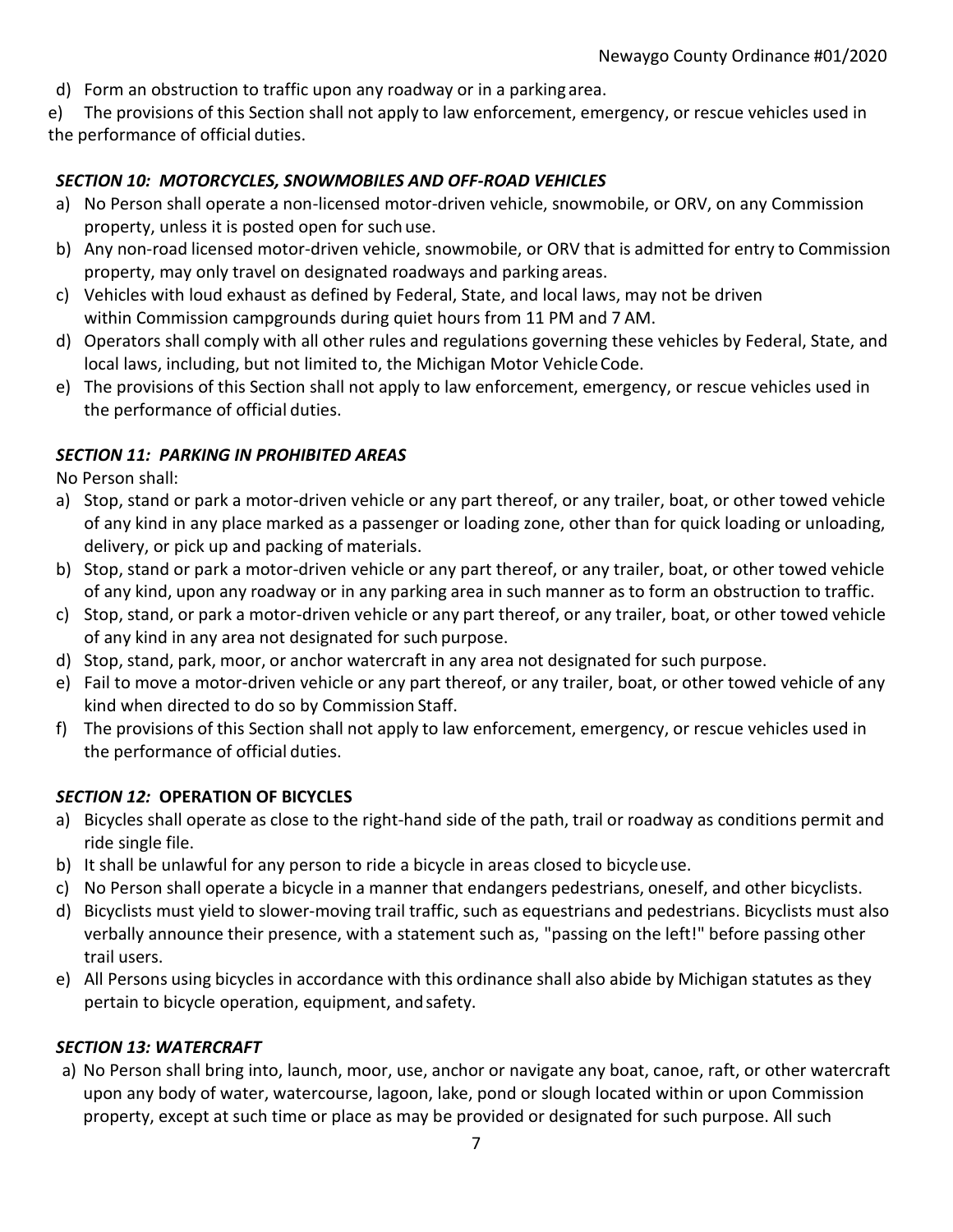watercraft shall comply with all Federal and State laws, and all rules and regulations governing the use and operation of watercraft.

- b) All watercraft shall comply with and be used in compliance with Public Act 451 of 1994 as amended, and such regulations as may be adopted.
- c) No Person shalllaunch watercraft from Commission property without paying appropriate launch or park entrance fees, set by the Commission.
- d) No Person shall use a launch for any purpose other than expeditious launching or trailering the watercraft. Once launched or when retrieving the trailer, the watercraft should be out of the way of other ramp users.
- e) Boat docks, including mooring or other tie-down devices or structures, may not be constructed or installed by anyone other than the Commission. Any unauthorized device or structure will be removed, and the associated watercraft may be impounded at the owner's expense.
- f) No watercraft are permitted within 100 feet of designated swimming areas.
- g) Day-use watercraft trailers must be parked in designated parking areas only and remain attached to the tow vehicle.
- h) Campers must keep their watercraft trailers within the boundaries of their campsite, parking area, or in a designated storage area.
- i) It shall be unlawful for any person to leave a watercraft, trailer, motor-driven vehicle, or other property unattended in any County park, or to leave said property in the park when the park is closed, except for the duration of said person's stay at a reserved campsite within a County campground. Motor-driven vehicles, watercraft, trailers, and other property left on Commission property in violation of these rules are subject to removal and impoundment. The owner may reclaim possession of such property upon payment of charges incurred for its removal and storage.
- j) To prevent the spread of aquatic nuisance species, when entering and exiting Commission waters, persons shall inspect their watercraft, trailers, motors, and accessory equipment and remove any aquatic plants and animals.

# <span id="page-7-0"></span>*SECTION 14: SWIMMING, BATHING, AND WADING*

No Person shall:

- a) Swim, bathe, wade, snorkel, scuba dive, or enter the water in any of the watercourses, lakes, ponds or sloughs, located within or upon Commission property except at such times and places as designated for such purpose. Persons must abide by posted swim rules.
- b) Carry any food or beverage of any kind or have in their possession any glass container on any beach or in the water adjacent to it.
- c) Tamper with, remove, destroy, or in any manner whatsoever render useless equipment designated and situated for water rescue and safety purposes.
- d) Use designated water rescue equipment for any purpose other than water rescue or safety purposes.
- e) Move or tamper with swim area buoys or ropes placed by Commission Staff.

## <span id="page-7-1"></span>*SECTION 15: PEDDLING AND SOLICITING*

No Person shall peddle or solicit business on Commission property without permission.

## <span id="page-7-2"></span>*SECTION 16: LOUDSPEAKERS*

No Person shall use a loudspeaker, public address system, or amplified equipment within or upon Commission property without permission.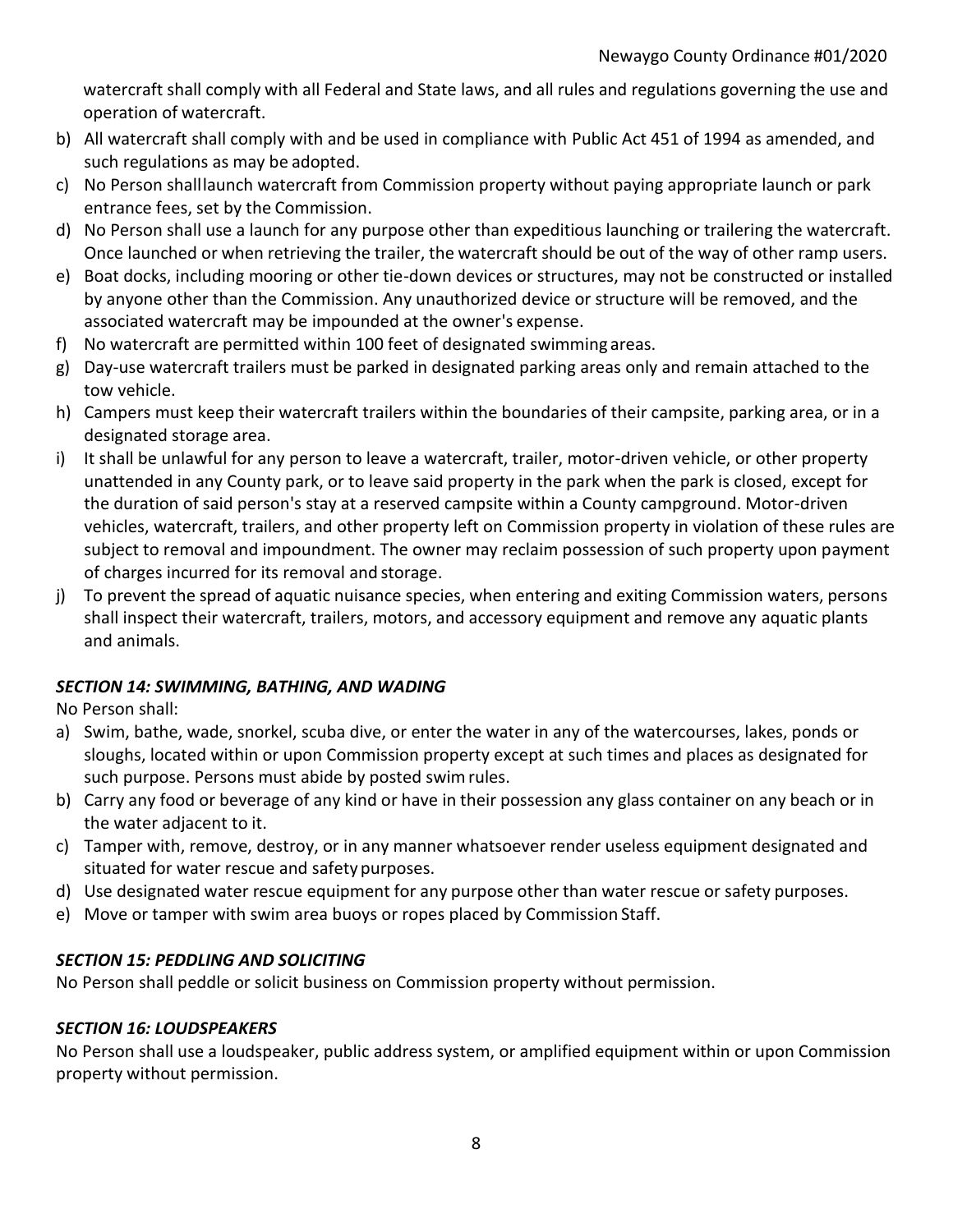## <span id="page-8-0"></span>*SECTION 17: LITTERING*

No Person shall:

- a) Discard or deposit refuse of any kind or nature except by placing said refuse in containers provided for such purpose.
- b) Throw, lay, drop or discharge into or leave in lands or waters any substance, matter or thing, liquid or solid, which may or shall result in the pollution of said landsor waters.
- c) Intentionally discard, place, or release invasive plants or animals on Commission property.

## <span id="page-8-1"></span>*SECTION 18: PERSONAL CONDUCT*

No Person Shall:

- a) Be under the influence of intoxicants, narcotics, or other mind-affecting drugs, unless prescribed by a physician or done so, according to Federal, State, and local law.
- b) Engage in any violent, abusive, loud, boisterous, vulgar, lewd, wanton, obscene, or otherwise, disorderly conduct tending to create a breach of the peace, or disturb or annoy others, while on any Commission property.
- c) Interact in a violent, abusive, loud, boisterous, vulgar, lewd, wanton, obscene, or otherwise disorderly manner towards Commission Staff, park customers, or other members of the public on Commission property.
- d) Conduct or participate in any form of gambling, lottery, or a game of chance upon Commission property except as permitted by State law.
- e) Smoke or use any vapor-producing product such as an e-cigarette or similar device in any Commissionowned building, vehicle, or playground located on Commission property.
- f) Interfere with, or in any manner hinder, any employee or agent of the Commission while performing their official duties.
- g) Fail or refuse to obey any lawful command from Commission Staff.
- h) Impersonate an employee or agent of the Commission for any reason.
- i) Appear on Commission Property in a state of nudity, or commit, perform, engage in any lewd, lascivious, obscene, or indecent act or behavior, or make any indecent exposure of his or herperson.

## <span id="page-8-2"></span>*SECTION 19: DESTRUCTION OF PROPERTY*

No Person shall:

- a) Willfully destroy, deface, alter, change, or remove any monument, marker, survey line, post, blaze, or other Commission reference point.
- b) Cut, break, deface, engrave or otherwise damage in any manner Commission property, trails, facilities, fixtures, equipment, bridge, drain, gate, fencing, or other structures.
- c) Deface, destroy, or remove any placard, notice, sign, whether permanent or temporary, posted or exhibited within or upon Commission property.
- d) Appropriate, excavate, injure or destroy any historic or prehistoric ruin or any object of antiquity.

## <span id="page-8-3"></span>*SECTION 20: DESTRUCTION OF PLANT LIFE AND NATURAL SURROUNDINGS*

No Person shall:

a) Cut, remove, chip, blaze, box, girdle, trim, pick, gather, uproot, remove, deface or destroy any flower, plant, grass, tree, sapling, brush, or shrub on Commission property, without written permission of the Commission.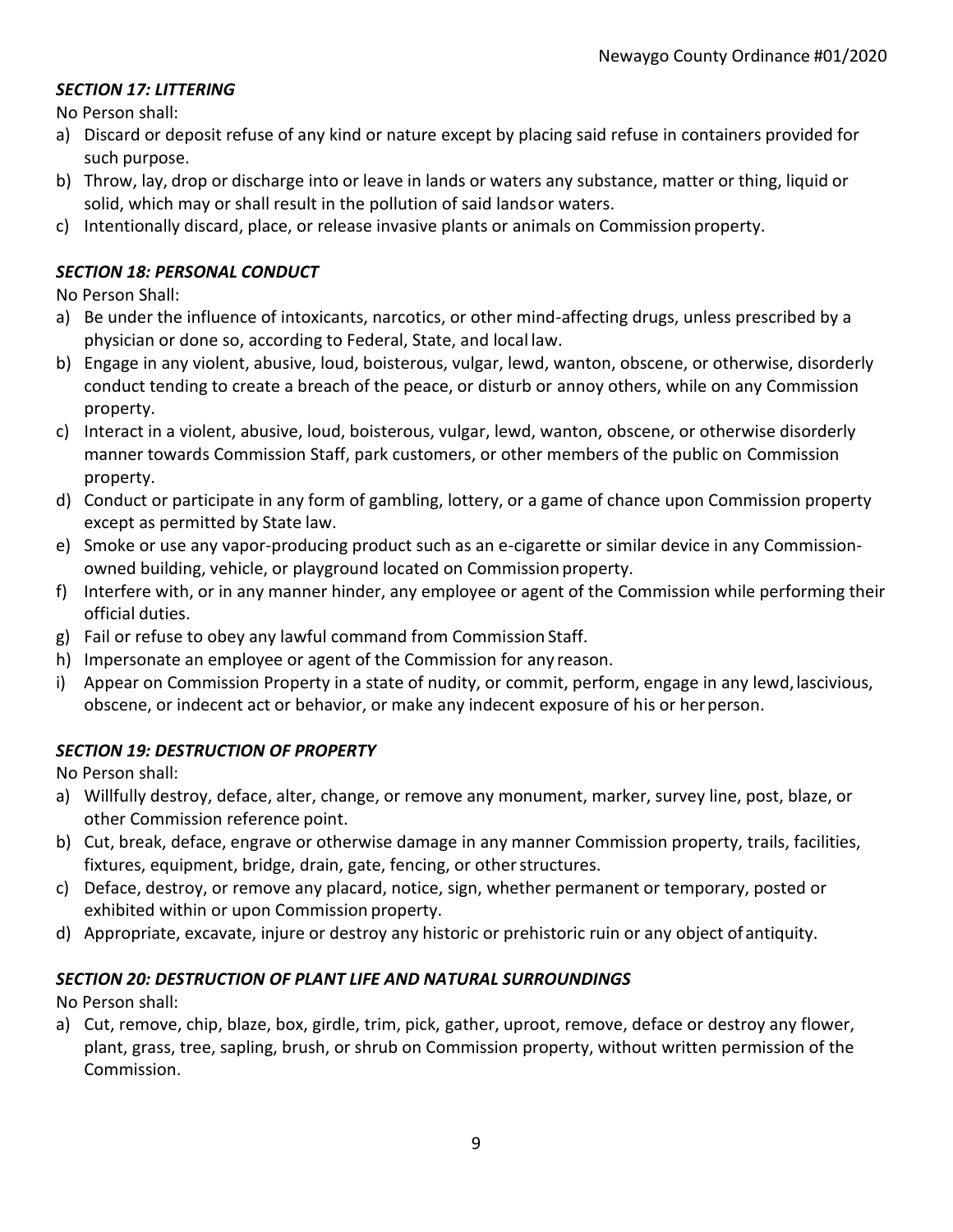- b) Remove or cause to be removed any seed, sod, earth, humus, peat, boulders, gravel or sand, without written permission of the Commission.
- c) Leave a designated trail or blaze new trails on Commission property without written permission of the Commission.
- d) Introduce, relocate, plant, discard or cast any plant, seed, sod, soil, boulders, gravel, and sand within or onto Commission property without written permission of theCommission.
- e) Divert, impound, or alter the course of a body of water on Commission property without written permission of the Commission.
- f) Throw, discharge, carry, cast, drag, push, deposit or otherwise place or cause to be placed into the waters of any natural or manmade stream, brook, creek, wetland, pond, tributary, river, storm sewer, or drain on or adjacent to Commission property any substance, matter or thing, liquid or solid, which will or may result in the pollution of said waters or injury to persons or wildlife, refuse container, picnic table, barricade, or other moveable or non-moveable property of the Commission or anyperson.

# **Park maintenance operations are exempt from the above rules.**

# <span id="page-9-0"></span>*SECTION 21: HUNTING TRAPPING AND FISHING*

- a) No Person shall hunt any animal in or upon any Commission property unless authorized by the Commission. All hunting will be in accordance with the laws of the State of Michigan and regulations promulgated by the Michigan Department of Natural Resources. All hunters must also abide by any additional rules and policies established by the Commission.
- b) Fishing is permitted within or upon Commission property in accordance with the laws of the State of Michigan and regulations promulgated by Michigan Department of Natural Resources only in such areas designated for such purposes. Ice fishing is permitted on Commission property at your own risk. The Commission assumes no liability for injuries sustained while ice fishing. All shanties must comply with the laws of the State of Michigan and regulations promulgated by the Michigan Department of Natural Resources.
- c) No Person shall trap, catch, wound, kill, or attempt to catch, wound, or kill any animal unless authorized by the Commission or these Rules. No person shall steal any nest, lair, den, or burrow of any animal in or upon any Commission property unless authorized by the Commission or these Rules in designated areas and done in accordance with the laws of the State of Michigan and regulations promulgated by the Michigan Department of Natural Resources.
- d) The use of trail or game cameras is permitted only in areas open to hunting during hunting season or to observe wildlife for fishing. All cameras must be marked with the owner's name, address, and telephone number visible from the ground. Cameras cannot be affixed to trees or shrubs in any manner that causes damage. Cameras may not be used for the purpose of general wildlife observation or observation of Commission Staff or park patrons.
- e) All game animals, fowl, birds, fish, and other aquatic life hunted, killed, taken, destroyed, bought, sold, bartered or had in possession, contrary to any of the provisions hereof, shall be declared to be contraband and shall be turned over to the Michigan Department of Natural Resources fordisposal.
- f) The provisions of this Section shall not apply to law enforcement officers or park employees within the performance of their duties.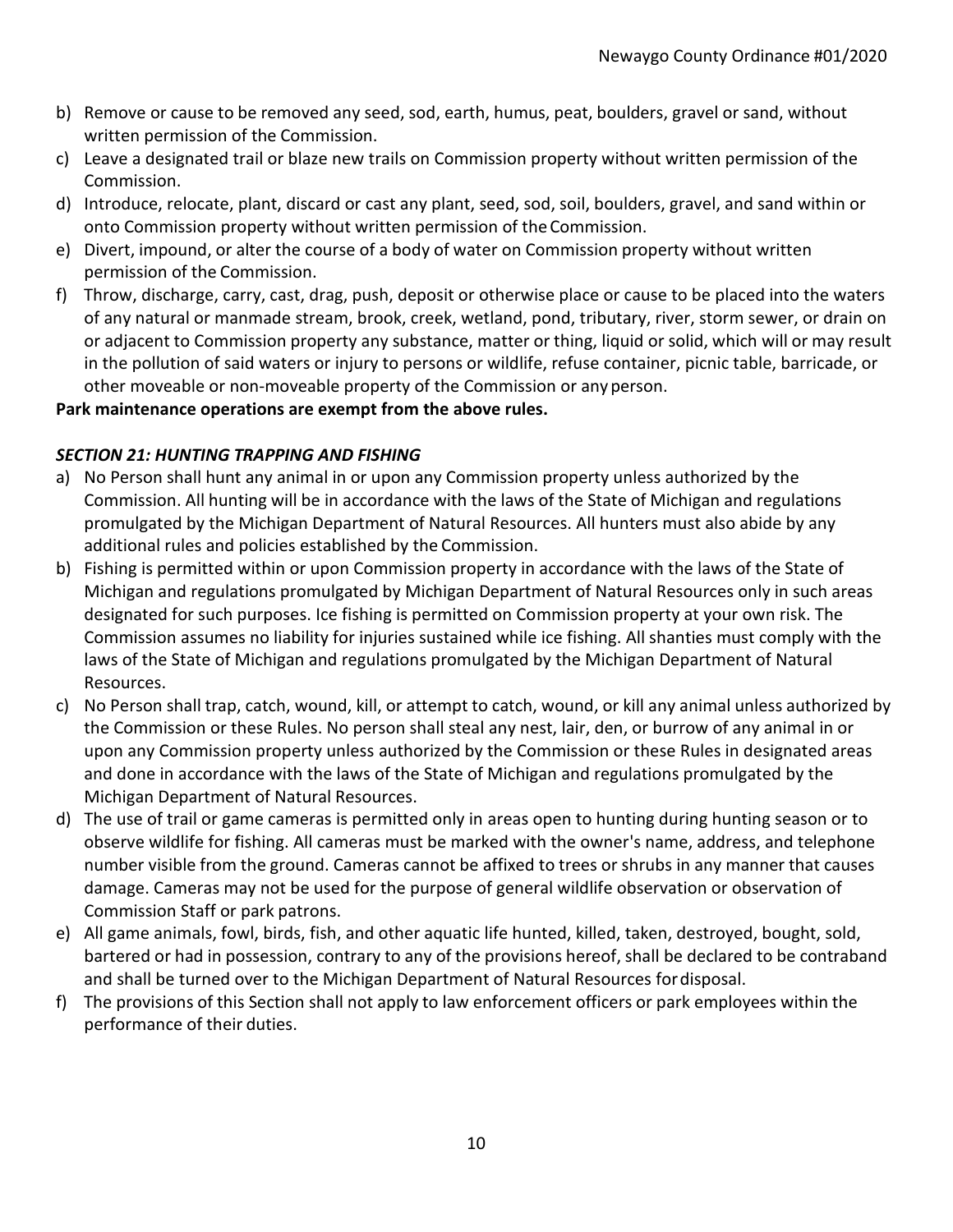#### <span id="page-10-0"></span>*SECTION 22: FIREARMS AND WEAPONS*

The use, possession, and carrying of firearms or other weapons on Commission property shall be governed by federal, state, and local law.

#### <span id="page-10-1"></span>*SECTION 23: FIREWORKS*

No Person shall fire, discharge, or have in his or her possession any rocket, firecrackers, sparklers, torpedo, squib, floating sky lanterns, other fireworks, or any substance of an explosive or dangerous nature within or upon the Commission property unless authorized by the Commission or its authorized agent through an agreement or permit. Any agreement/permit issued hereunder shall not relieve a person from obtaining the necessary licenses as required by law from the local governing authority wherein the Park is located.

#### <span id="page-10-2"></span>*SECTION 24: PETS*

- a) The only pets allowed on Commission property are domesticated or working animals. Commission Staff has final approval powers as to the admittance of any pet.
- b) Commission Staff may refuse to admit any pet or animal that exhibits dangerous or vicious behavior, which could be hazardous to other persons on Commission property.
- c) No pet may be left unattended. Any animal found on Commission property, not in the possession of a person or under the control and custody of a person, may be removed from the property by the Commission or any other peace officer.
- d) Pets must be on a leash and secure or under control at all times. It shall be unlawful for any person to tie, hitch or tether any animal to a tree, shrub, plant, fence, building, equipment, or other structure on Commission property.
- e) It shall be unlawful for any person to permit an animal within her or his possession to damage or destroy the real or personal property or natural resources of the Commission or any other person on Commission property.
- f) Owners must clean up after their petsimmediately.
- g) Pets must remain quiet. Owners may be asked to remove loud pets.
- h) All pets must have a current rabies vaccine or all vaccines required for licensing the type ofpet.
- i) Any service animal, legal in the State of Michigan, assisting a person or in training, shall be allowed on Commission property.
- j) Owners or caretakers of animals assume full responsibility for all animals brought onto Commission property.

## **Failure to comply with these rules may subject immediate eviction of the pet or owner, without a refund.**

#### <span id="page-10-3"></span>*SECTION 25: ANIMALS AND BIRDS*

No Person Shall:

- a) Feed or bait wildlife on Commission property, unless it is legally allowed during hunting and trapping activities approved by the Commission.
- b) Cause any animal or fowl to run at large.
- c) Deliberately disturb or harass wildlife present on Commission property.
- d) Torture, ill-treat, or neglect an animal orfowl.
- e) Dispose of or set free any wild or domestic animal upon Commissionproperty.
- f) Remove any animal, fowl, reptile, amphibian, insect, or any other wild living creature from Commission property unless an authorized hunter or trapper.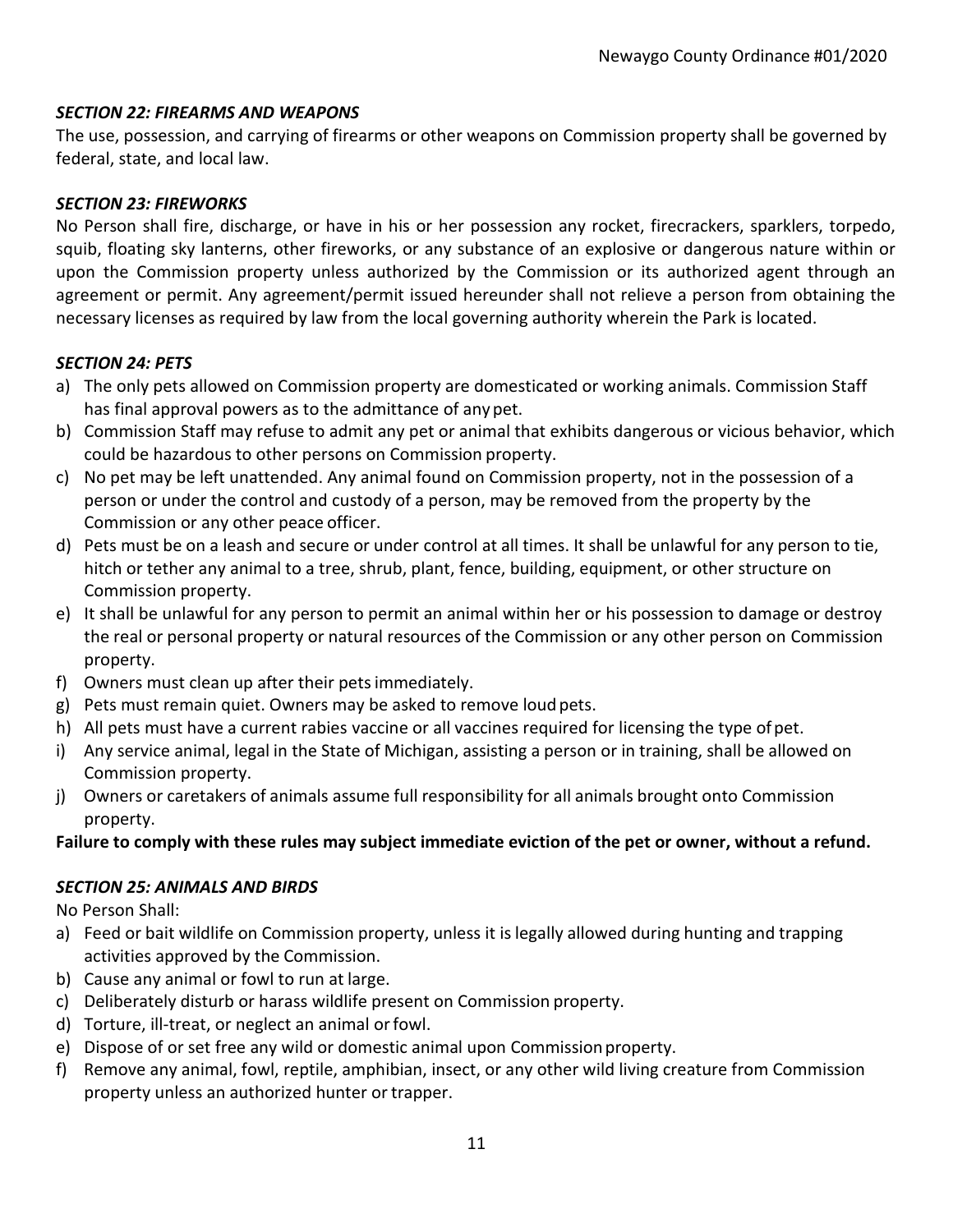#### <span id="page-11-0"></span>**SECTION 26: AIRCRAFT**

- a) No Person shall make any ascent or descent in any hot air balloon, airplane, ultra-light, fuel- or battery-powered rocket or projectile, or parachute on any Commission property, unless in the case of an emergency landing or special use permit.
- b) Any Person operating an unmanned, remote-control aircraft or drone shall do so following all Federal, State, and local laws, regulations, ordinances, and guidelines.

## *SECTION 27: PHOTOGRAPHY, VIDEO AND AUDIO RECORDING*

Persons may take still photographs, video or audio recordings on Commission property (in accordance to Federal, State, and Local law) without first obtaining permission from Commission Staff unless any of the following apply:

- a) The photographs or recordings are used for purposes of advertising a product or service;
- b) The photographs or recordings involve professional or amateur cast, props, models, or crews, other than news media personnel covering a news event;
- c) The project carries substantial risk of damaging Commission property, disrupting park visitors, disrupting park operations, or compromising public health or safety regulations already covered by thelaw;
- d) The project requires access to Commission property that is closed or restricted to thepublic.

#### *SECTION 28: CONSUMPTION OF ALCOHOLIC BEVERAGES AND OTHER LEGAL DRUGS*

- a) Consumption and possession of alcohol and other legal drugs on Commission property must follow all associated Federal, State, and Local laws.
- b) It shall be unlawful for a person who is intoxicated, and who is either endangering directly the safety of another person or of property or is acting in a manner that causes a public disturbance, to remain on Commission property.
- c) Consumption, cultivation, distribution, processing, sale, or display of marijuana is prohibited on Commission property.

## <span id="page-11-1"></span>*SECTION 29: SALE OF ALCOHOLIC BEVERAGES:*

The sale of alcoholic beverages within or on Commission property is prohibited unless all of the following apply:

- a) The Commission issued a special use permit to the permittee;
- b) The permittee has a valid liquor license for the activity;
- c) And, the permittee carries appropriate liability insurance approved by the Commission that specifically covers the sale and distribution of alcoholic beverages at the permitted activity and names the County as an additional insured.

#### <span id="page-11-2"></span>*SECTION 30: LIMITED USE AREAS*

Limited use areas may have posted Commission rules and regulations specific to the area's use and users' conduct. Areas include, but are not limited to, beaches, boat launches, trails, campgrounds, hunting areas, picnic areas, facilities, and other areas as determined by the Commission. Users in these areas shall follow all posted rules and regulations in addition to those listed in this ordinance.

#### <span id="page-11-3"></span>*SECTION 31: UNLAWFUL OBSTRUCTION*

No Person shall by force, threats, intimidations, unlawful fencing, enclosing, or by other means, prevent or obstruct any person from entering, leaving, or making full use of any Commission property.